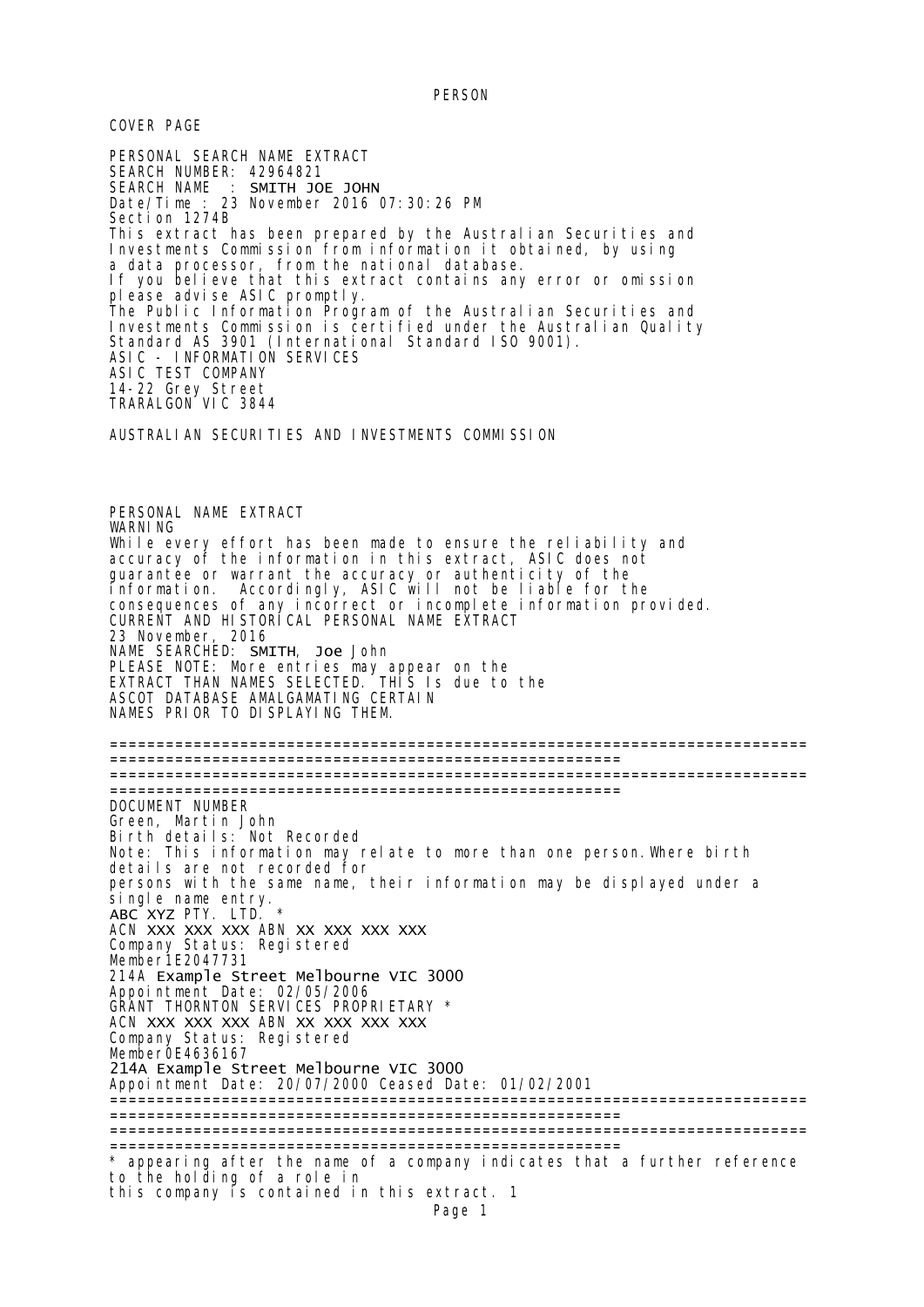PERSON CURRENT AND HISTORICAL PERSONAL NAME EXTRACT 23 November, 2016 DOCUMENT NUMBER ABC XYZ PTY LTD ACN XXX XXX XXX ABN XX XXX XXX XXX Company Status: Registered Member7E7277353 Unit 38 34 Example Circuit Melbourne VIC 3000 Appointment Date: 07/02/2012 Note: For each class of shares issued by a proprietary company, ASIC records the details of the top twenty members of the class (based on shareholdings). The details of any other members holding the same number of shares as the twentieth ranked member will also be recorded by ASIC on the database. Where ASIC on the database. Where available, historical records show that a member has ceased to be ranked amongst the top twenty members. This may, but does not necessarily mean, that they have ceased to be a member of the company. \*\*\*\*\*\*\*\*\*\*\*\*\*\*\*\*\*\*\*\*\*\*\*\*\*\*\*\*\*\*\*\*End of details for this name\*\*\*\*\*\*\*\*\*\*\*\*\*\*\*\*\*\*\*\*\*\*\*\*\*\*\*\*\*\*\*\* Smith, Joe John BORN : 1/1/1911 BIRTHPLACE : Melbourne VIC ABC XYZ PTY LIMITED ACN XXX XXX XXX ABN XX XXX XXX XXX Company Status: Deregistered Appointed Liquidator(ctwu)028655851 MR LIQUIDATOR Level 30 111 EXAMPLE Street MELBOURNE VIC 3000 Appointment Date: 1/1/2011 Ceased Date: 01/09/2014 ABC XYZ PTY LIMITED ACN XXX XXX XXX ABN XX XXX XXX XXX Company Status: Deregistered Administrator (cua)7E0519723 9 179 Example Street Melbourne VIC 3000 Appointment Date: 21/10/2005 Ceased Date: 21/11/2005 Administrator (dca)7E0753538 RED BLUE GREEN Example Street SYDNEY NSW 2000 Appointment Date: 21/11/2005Ceased Date: 15/11/2007 Appointed Liquidator(cvwu)7E1460941 RED BLUE GREEN Level 1 Example Street SYDNEY NSW 2000 Appointment Date: 28/09/2007Ceased Date: 31/05/2009 A A AAAAAAAAAAAAAAAAAA ABC XYZ PTY LTD ACN XXX XXX XXX ABN XX XXX XXX XXX Company Status: Registered Appointed Liquidator(ctwu)021196948 1 Example Street SYDNEY NSW 2000 Appointment Date: 21/06/2005 Ceased Date: 19/10/2005 =========================================================================== ======================================================= =========================================================================== ======================================================= \* appearing after the name of a company indicates that a further reference to the holding of a role in this company is contained in this extract. 2 CURRENT AND HISTORICAL PERSONAL NAME EXTRACT 23 November, 2016 DOCUMENT NUMBER THINGS AND STUFF PTY LIMITED ACN XXX XXX XXX Company Status: Deregistered Appointed Liquidator(cvwu)003643836 C/- 270 Example Street SYDNEY NSW 2000 Appointment Date: 06/04/1993 Ceased Date: 20/12/1994 THINGS AND STUFF PTY LTD ACN XXX XXX XXX Company Status: Deregistered

Receiver Manager XXX XXX XXX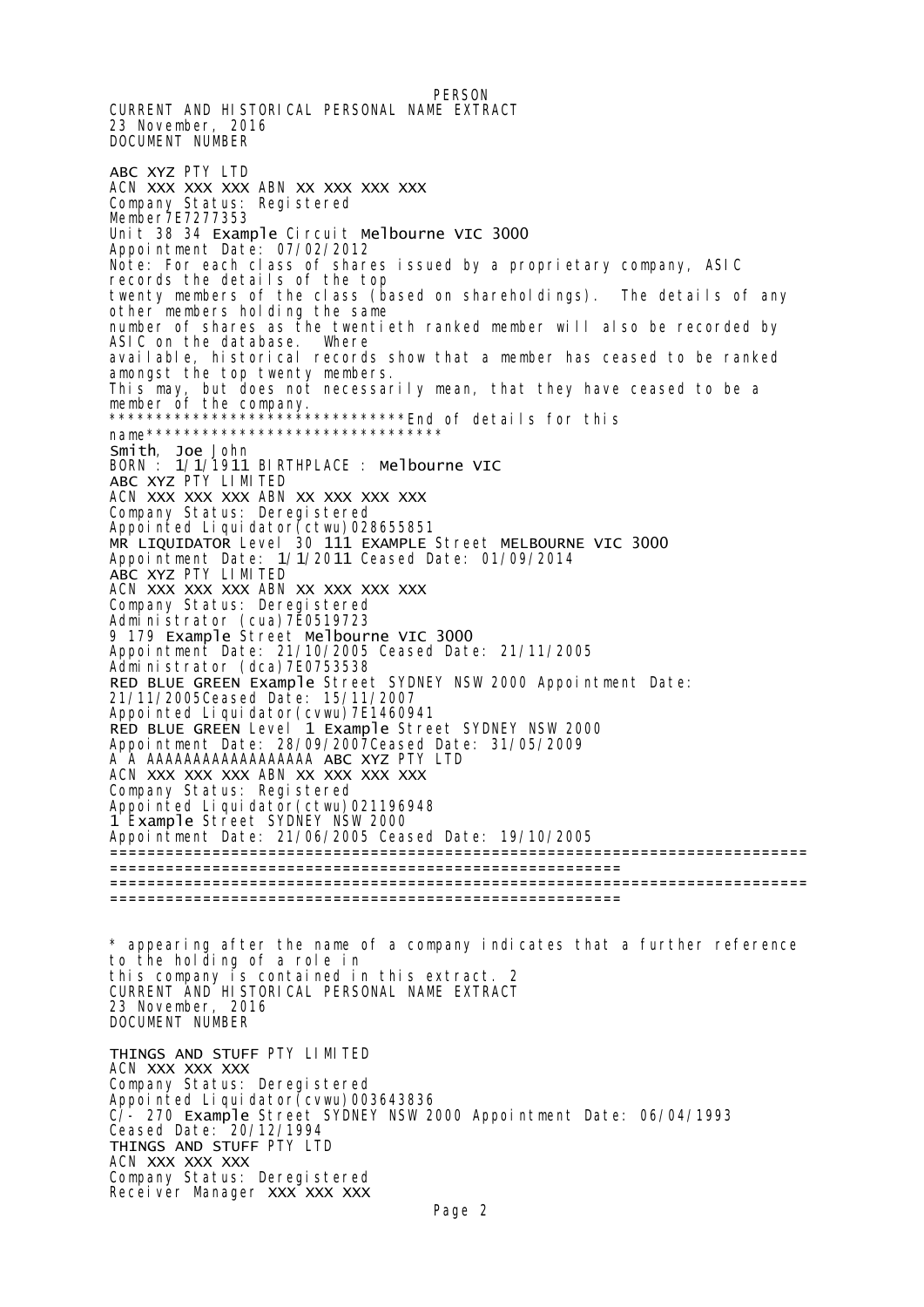**PERSON** 1 Market Street SYDNEY NSW 2000 Appointment Date: 07/02/1997 Ceased Date: 09/06/1998 BIG PTY. LTD. ACN XXX XXX XXX ABN XX XXX XXX XXX Company Status: Deregistered Administrator (cua) XXXXXXXX 1 Example Street SYDNEY NSW 2000 Appointment Date: 12/04/2005 Ceased Date: 08/05/2005 Appointed Liquidator(cvwu)7E1460941 ABC XYZ PTY LTD 1-7 Example Road MELBOURNE VIC 3000 Appointment Date: 09/05/2005 Ceased Date: 10/11/2008 A.B.C. PTY. LIMITED ACN XXX XXX XXX ABN XX XXX XXX XXX Company Status: Deregistered Appointed Liquidator(cvwu)7E1489147 THINGS PTY LTD 35 Example Street SYDNEY NSW 2000 Appointment Date: 20/02/2008Ceased Date: 18/01/2009 A.C.N. XXX XXX XXX PTY LIMITED ACN XXX XXX XXX ABN XX XXX XXX XXX Company Status: Registered Administrator (cua)7E4711197 PURPLE AND YELLOW PTY LTD 111 Example Street SYDNEY NSW 2000 Appointment Date: 11/09/2012 Ceased Date: 26/10/2012 Administrator (dca)7E4808051 PURPLE AND YELLOW PTY LTD 111 Example Street SYDNEY NSW 2000 Appointment Date: 26/10/2012 Ceased Date: 30/05/2013 =========================================================================== ======================================================= =========================================================================== ======================================================= \* appearing after the name of a company indicates that a further reference to the holding of a role in this company is contained in this extract. 3 CURRENT AND HISTORICAL PERSONAL NAME EXTRACT 23 November, 2016 DOCUMENT NUMBER A.C.N. 123 123 123 PTY LIMITED ACN XXX XXX XXX ABN XX XXX XXX XXX Company Status: Deregistered Appointed Liquidator(ctwu)7E1952312 BLACK AND GOLD PTY LTD 1 Example Court SYDNEY NSW 2000 Appointment Date: 19/11/2007Ceased Date: 15/11/2009 A.C.N. 123 123 123 PTY LTD ACN XXX XXX XXX ABN XX XXX XXX XXX Company Status: Under external administration and/or controller appointed Director 028207728 452 Example Street MELBOURNE VIC 3000 Appointment Date: 18/12/2012C eased Date: 31/12/2015 A.C.N. 238 385 218 LIMITED ACN XXX XXX XXX ABN XX XXX XXX XXX Company Status: Deregistered Administrator (cua)7E0636825 179 Example Street SYDNEY NSW 2000 Appointment Date: 06/03/2006C eased Date: 02/04/2006 Appointed Liquidator(cvwu)7E1460941 BLACK AND GOLD PTY LTD 1 Example Court SYDNEY NSW 2000 Appointment Date: 03/04/2006Ceased Date: 23/09/2008 A.C.N. 939 478 754 PTY LTD ACN XXX XXX XXX Company Status: Deregistered Administrator (cua)014681898 BLACK AND GOLD PTY LTD 1 Example Court SYDNEY NSW 2000 Appointment Date: 09/11/1998Ceased Date: 14/12/1998 Administrator (dca)015091281 BLACK AND GOLD PTY LTD 1 Example Court SYDNEY NSW 2000